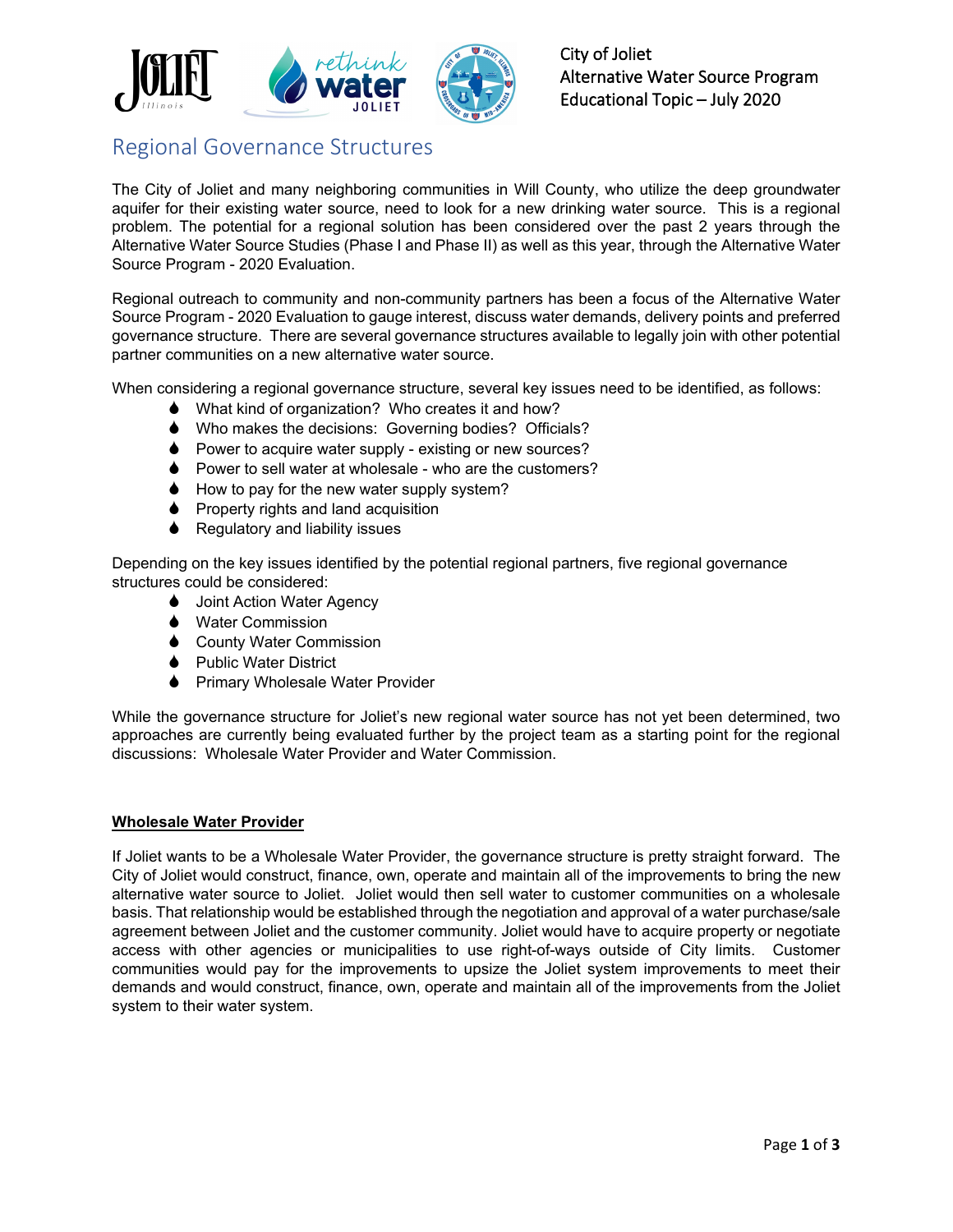

## **Water Commission**

If Joliet wants to be part of a Water Commission with other neighboring communities, the following key issues associated with a Water Commission will apply:

- A water commission is a separate and new "membership-style" legal entity, not subsidiary to any other governmental unit.
- How created?
	- o By adoption of ordinance or resolution to jointly acquire or construct/operate waterworks or source of supply by:
		- Municipalities—Cities & Villages
		- Other water commissions
- Who Governs Board of Commissioners:
	- $\circ$  One per municipality member entity
		- Appointed by Mayor/President with approval of corporate authorities
		- An elector, chief administrator, member of governing body or officer or employee
	- o One per water commission member entity
		- **Appointed by water commission board**
	- o One appointed by County Board President in county where major part of water works are (will be), with advice/consent of County Board
	- o No alternates
	- o Six-year staggered terms
- Admission and withdrawal:
	- o Admission of New Members
		- New member adopts ordinance or resolution to join
		- Majority of water commissioners must approve
		- Corporate authorities of a majority of existing members must approve (if Commission has more than 2 members)
	- o Withdrawal of Existing Members
		- Member adopts ordinance repealing its initial ordinance or resolution to participate in the commission and declaring termination of membership and withdrawal
		- Commission board adopts resolution finding withdrawal will not adversely affect/burden the remaining members of the commission
		- Commission has not issued/sold revenue bonds and after withdrawing member will have no outstanding payment obligation to commission
- Water and Water System Purchases:
	- $\circ$  May purchase water supply or construct and operate common source of supply and water system (take or pay basis; 50-year term)
- Water Sales:
	- $\circ$  May sell to the municipalities and water commissions that created it for up to 50-year terms
	- o Sales to other non-member entities allowed, such as municipalities, political subdivisions and private persons or corporations
	- o May construct water transmission and distribution lines within 25-mile radius of members' limits for purpose of furnishing water to additional entities contracting with the commission for a water supply on mutually agreeable terms